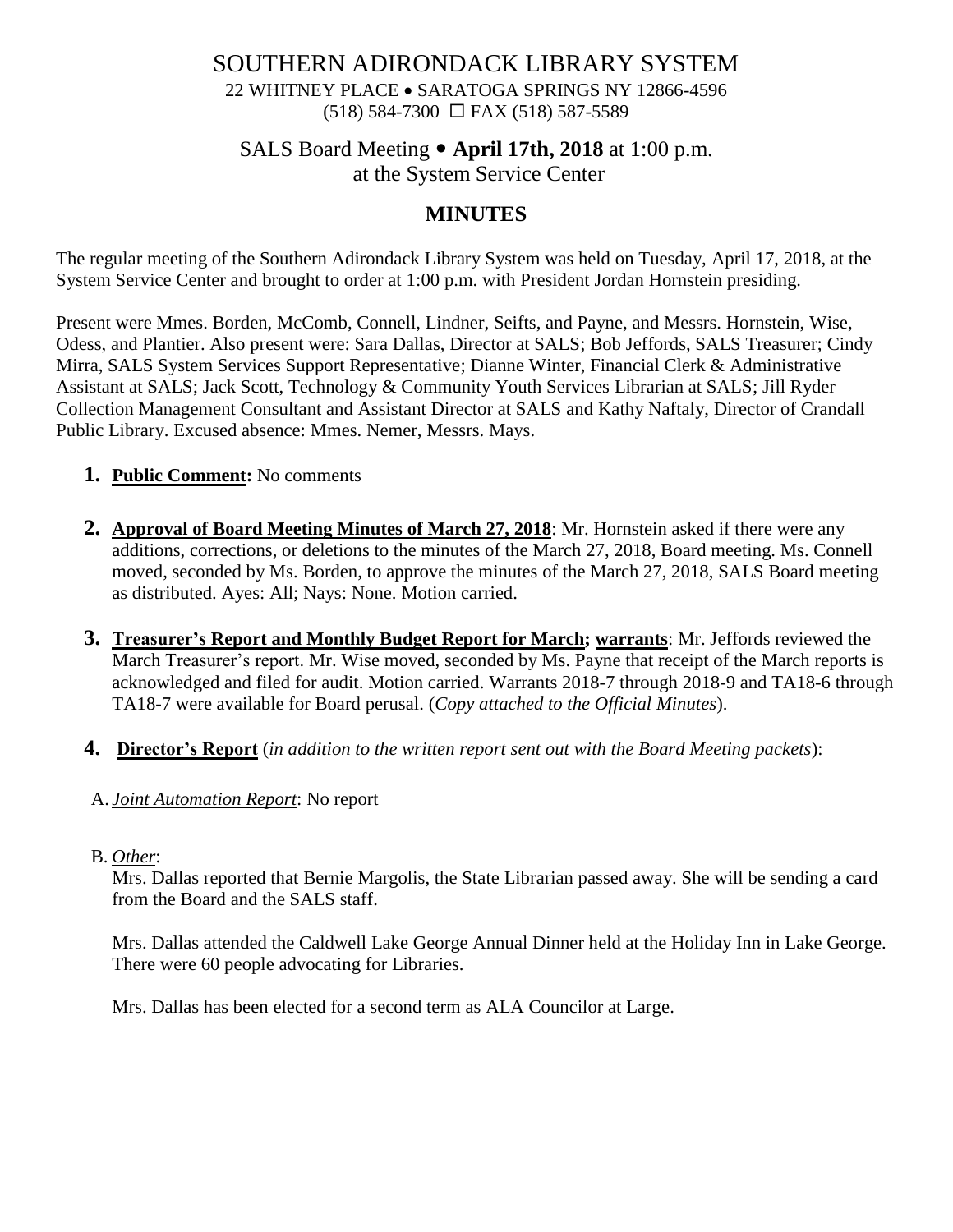Mrs. Dallas and Mrs. Ryder are going to Utica, NY tomorrow and Thursday for RIPL training. It is outcome measures lead by leaders in this area from Colorado.

Dianne Winter continues to work with the contractors. The meeting room and the Directors office ceiling work may be done by June. Some of the damaged windows are under warranty and will be replaced along with new windows on the north side of the building.

Erica Freudenberger is the SALS administrator for SALS Facebook page. Mrs. Dallas sent around a print out of a meme that Mrs. Freudenberger posted which has gone viral with over 1.2 million views.

Mrs. Dallas shared that a member library had an issue with a money gift made to their library. Mrs. Dallas conveyed the importance of having a board approved gift and donation policy in all libraries.

### **5. Committee Reports**:

- A. *Audit & Finance*: Mr. Wise reported that a vote will be needed for a Budget Amendment in salary and benefits under New Business. The budget amendment would add \$6,000. \$5,000 for salaries and \$1,000 for benefits.
- B. *Building*: No report
- C. *Bylaws Committee*: No report.
- D. *Central Library Aid and Services*: No report.
- E. *County Aid Coordinators*: Mrs. Dallas reported that some money has come in and checks will be cut.
- F. *Library Services*: Ms. Borden reported there were nine applicants for the Library Program of the Year. All programs were worthy. Ms. Borden, for the committee, recommends the Mechanicville District Public Library's *Farmer's Market/Community Garden Program* be the Library Program of the Year Award winner.
- G. *Personnel*: Mr. Hornstein speaking on behalf of Mr. Mays stated that they had no recommendations for Trustee Of the Year.
- H. *Trustee Nominating*: Mrs. Dallas reported that Carol Kuhr will be on the ballot to represent Washington County. Janet Lindner will be on the ballot for Saratoga County. Elaine Cowin will be on the ballot for Warren County.

#### **6. Unfinished Business**: None.

#### **7. New Business**:

A. *Annual Meeting*: Mr. Wise moved, Ms. Payne seconded, to offer one \$500 and two \$250 Continuing Education Scholarships for prizes at the Annual meeting. Motion carried.

*Other*: Ms Payne moved, seconded by Mr. Wise that SALS continue to subsidize one Trustee from each member library to attend the Annual meeting. Motion carried.

Mr. Wise moved that for 2019 a professional development grant for Continuing Education be approved. Ayes: All; Nays: None. Motion carried.

- B. *Approve Library Trustee of the Year*: Mr. Odess moved, seconded by Ms. Lindner, that the Mechanicville District Public Library's *Farmer's Market/Community Garden Program* be the Library Program of the Year Award winner. Ayes: All; Nays: None. Motion carried.
- C. *Approve Library Trustee of the Year*: No action necessary
- D. Mrs. Dallas reported that Ms. Lindner has graciously volunteered to serve on the Board as Secretary. Ms. Connell moved, seconded by Ms. Payne, to accept Ms. Lindner for Secretary of SALS Board. Motion carried.